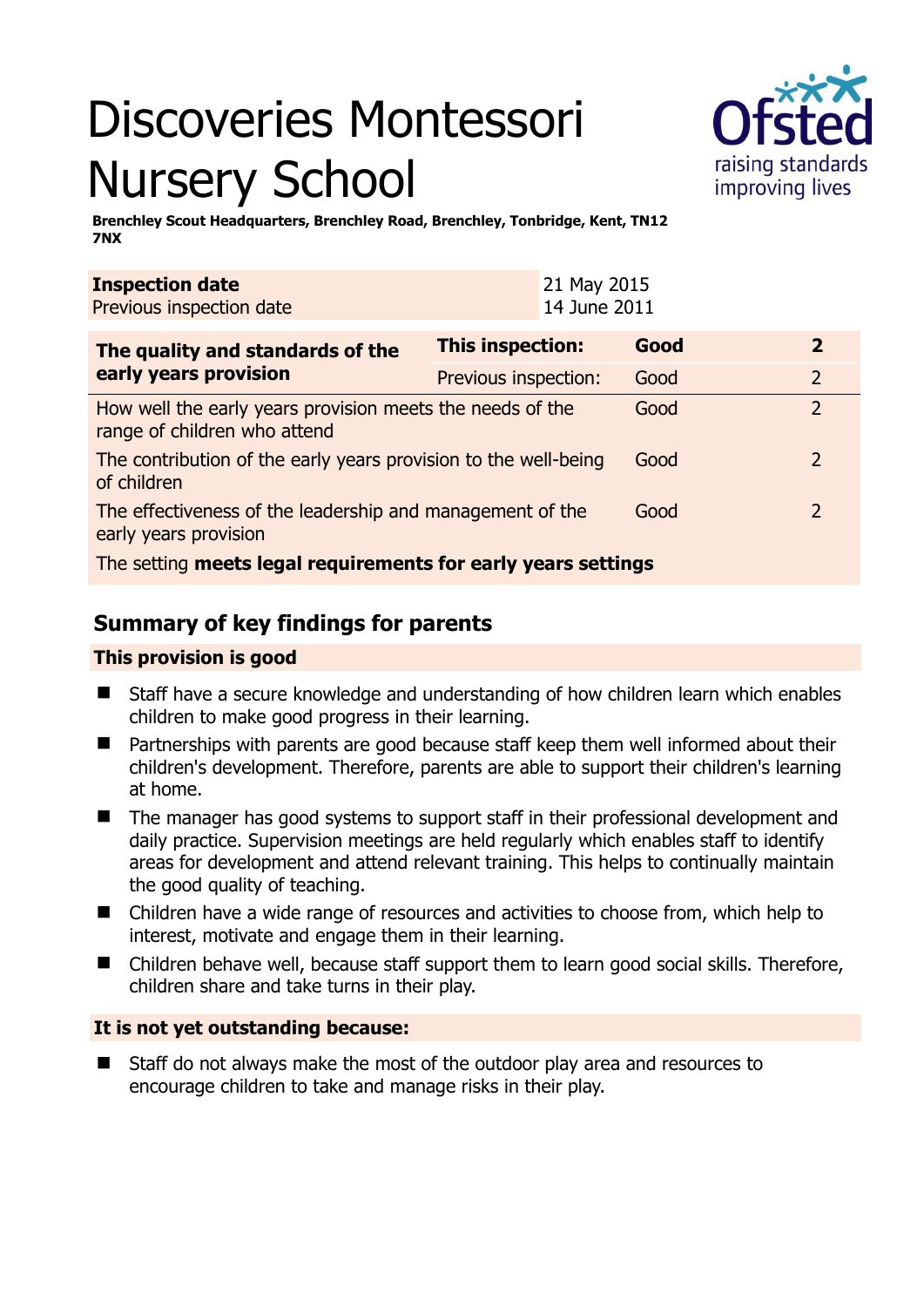# **What the setting needs to do to improve further**

#### **To further improve the quality of the early years provision the provider should:**

■ increase opportunities for children to learn to take and manage risk during physical play.

#### **Inspection activities**

- The inspector carried out a joint observation with the manager.
- The inspector observed activities indoors and outside.
- The inspector took account of the views of parents spoken to on the day of the inspection.
- The inspector looked at children's records, planning documentation and a range of other documentation, including policies and procedures.
- $\blacksquare$  The inspector spoke at length with the manager.

#### **Inspector**

Anna Fisk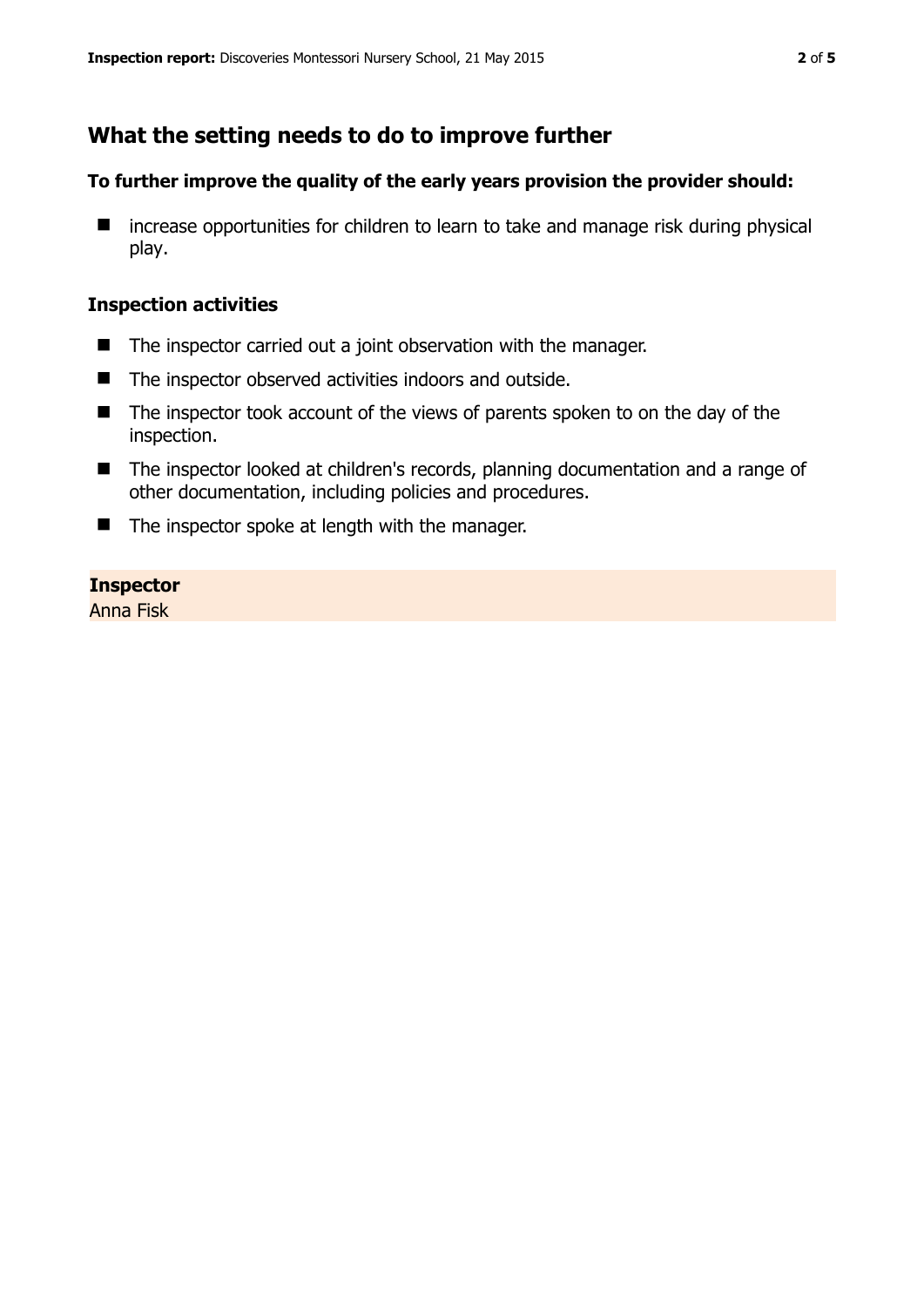### **Inspection findings**

#### **How well the early years provision meets the needs of the range of children who attend. This is good**

Staff have a good knowledge of how children learn and provide a wide range of learning opportunities which promote children's learning and development well. Children are able to make choices as to what they want to play with from the wide and varied resources. Staff are always nearby to offer support. However, they recognise the importance of stepping back to allow children to explore their own ideas. As a result, children make good progress and are confident, independent learners. Staff introduce new ideas in children's play. For example, during story time, staff encourage children to explore their knowledge of ducks and why they have webbed feet. Staff have good relationships with parents. They encourage parents to come into the setting and see what children have been doing. This enables parents to further support their children's learning at home.

#### **The contribution of the early years provision to the well-being of children is good**

Children have positive relationships with staff and enjoy praise and encouragement as they play. Staff help children to have a good understanding of the differences between themselves and others. Children learn to communicate with others in the nursery who have English as an additional language. As a result, children develop positive attitudes to others that help to prepare them for the move to school. Children are confident speakers and have good relationships with their key person ensuring they are supported as they learn. Children demonstrate a good sense of belonging, which supports their emotional well-being.

#### **The effectiveness of the leadership and management of the early years provision is good**

The manager has a secure knowledge of the learning and development requirements and how to keep children safe. Staff have a good knowledge of safeguarding and understand the procedures to follow should they have concerns about children in their care. Risks are reviewed regularly and checked daily, and the children are involved in the rules of the setting. Self-evaluation works well to monitor the practices and provision, and identify areas for improvement. The manager regularly seeks the views of the parents and takes into account children's views. Effective partnerships with school teachers help to prepare children for their move to school.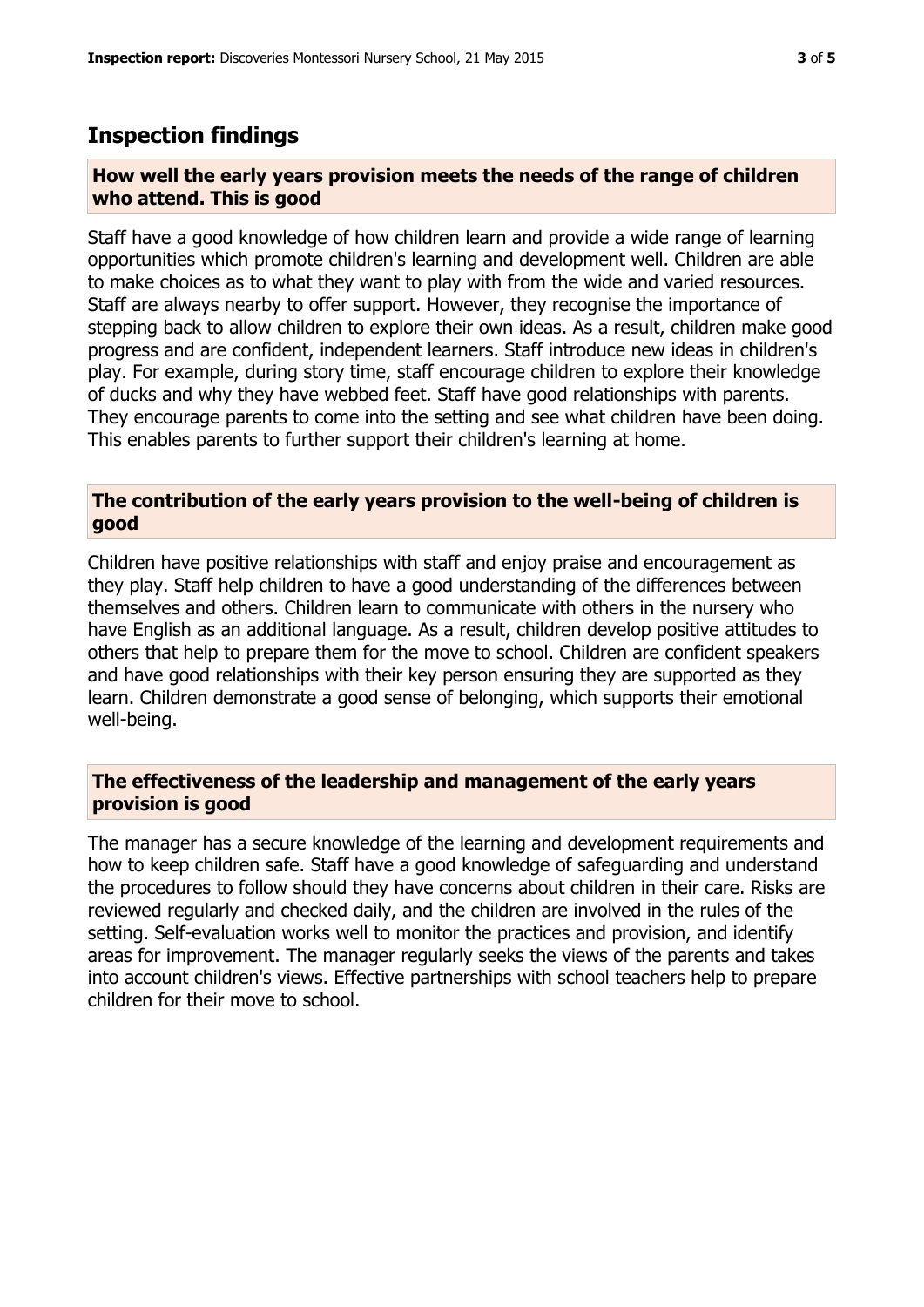# **Setting details**

| Unique reference number            | 127146                   |
|------------------------------------|--------------------------|
| <b>Local authority</b>             | Kent                     |
| <b>Inspection number</b>           | 840618                   |
| <b>Type of provision</b>           | Full-time provision      |
| <b>Registration category</b>       | Childcare - Non-Domestic |
| Age range of children              | $2 - 5$                  |
| <b>Total number of places</b>      | 20                       |
| Number of children on roll         | 42                       |
| <b>Name of provider</b>            | Sandra Elizabeth Fisher  |
| <b>Date of previous inspection</b> | 14 June 2011             |
| <b>Telephone number</b>            | 07971289867              |

Discoveries Montessori Nursery School registered in 1999.It operates from one large room in a scout hut located in Brenchley, in Kent. The nursery is open each weekday from 9am to 3pm during school term times. The nursery employs six staff, all of whom have appropriate early year's qualifications. The nursery is in receipt of funding to provide free early education for children aged two, three and four. The nursery adopts the Montessori approach.

This inspection was carried out by Ofsted under sections 49 and 50 of the Childcare Act 2006 on the quality and standards of provision that is registered on the Early Years Register. The registered person must ensure that this provision complies with the statutory framework for children's learning, development and care, known as the Early Years Foundation Stage.

Any complaints about the inspection or the report should be made following the procedures set out in the guidance 'Complaints procedure: raising concerns and making complaints about Ofsted', which is available from Ofsted's website: www.gov.uk/government/organisations/ofsted. If you would like Ofsted to send you a copy of the guidance, please telephone 0300 123 4234, or email enquiries@ofsted.gov.uk.